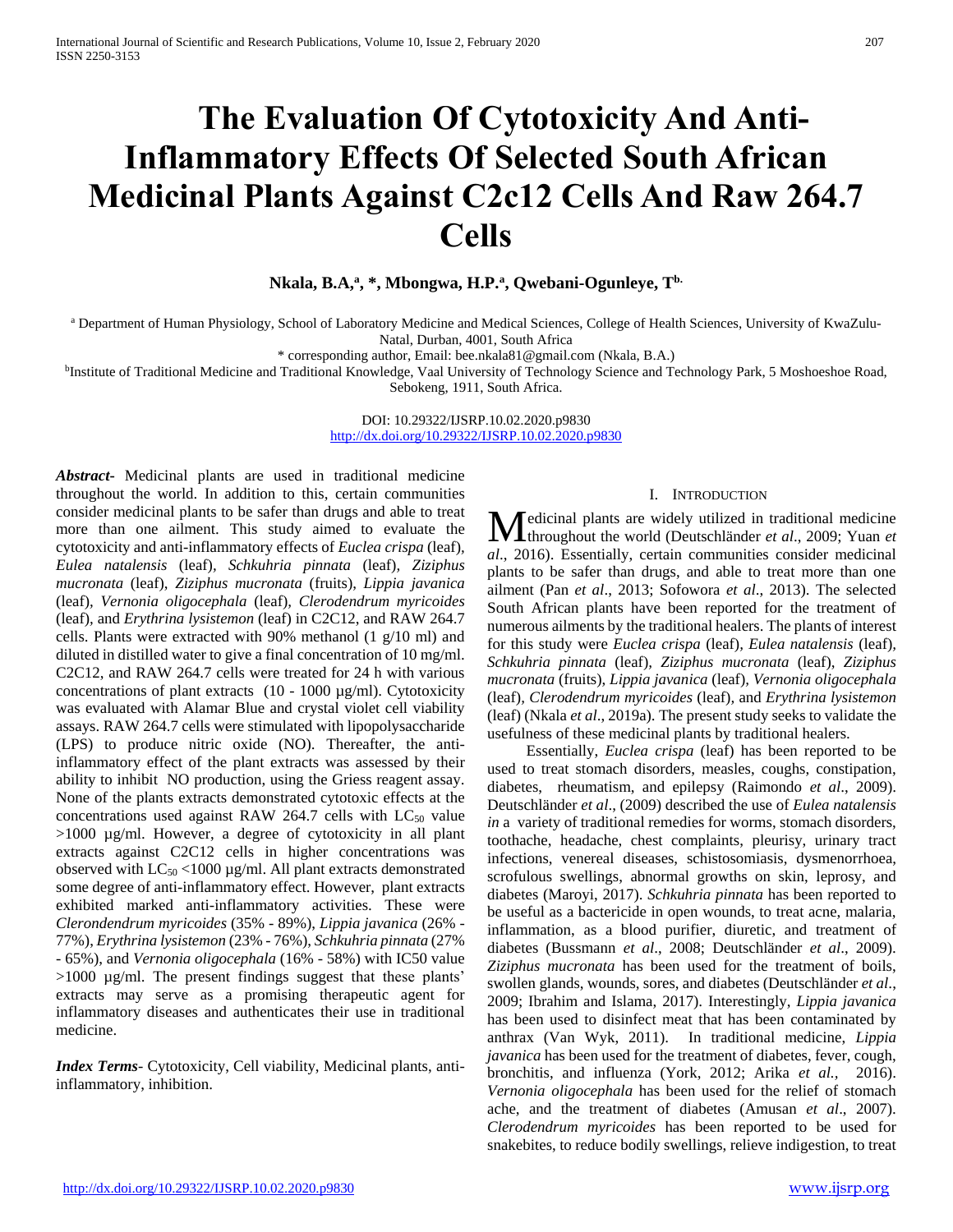colds, chest pains, headaches, as well as being applied to bleeding gums, and to treat impotence (Raimondo *et al*., 2009). *Erythrina lysistemon* has been reported to be used for the treatment of sores, wounds, abscesses, arthritis, and to relieve earache (Farag *et al*, 2016).

 Essentially, medicinal plants needed to be validated for safety, to ensure that they are not cytotoxic. The cytotoxicity profiling of these plant species plays an important role to support their use in the medicinal plants' practice. The cell-based assay is often the preferred method of screening for cytotoxicity in various cell lines, including C2C12 cells, and RAW 264.7 cells (Kaur and Dufour, 2012).

 The C2C12 cells is a murine myoblast cell line, derived from satellite cells (Yaffe and Saxel, 1977). Essentially, myoblast becomes myocyte during myogenesis to form muscle fibers in skeletal muscles (Hyejin *et al*., 2017). C2C12 cells are mononucleated, fusiform structures which progressively fuse to form plurinucleate syncytia that further differentiate in culture to acquire the morpho-functional features of the muscle cells (Yaffe and Saxel, 1977; Burattini *et al*., 2009; Girgis *et al*., 2013). These cells are well-established mouse myoblast cells used widely as an *in vitro* model of skeletal muscle (Burattini *et al*, 2009; Morissette *et al*, 2009; Girgis *et al*., 2013; Hyejin *et al*, 2017; Musso *et al*., 2019). Furthermore, C2C12 cells have been used to assess the cytotoxicity effects of medicinal plants (van Huyssteen *et al*., 2011; Beseni *et al.*, 2019), and also have been used for glucose regulation as to access the ability of medicinal plants to regulate glucose blood levels(Harbilas *et al.*, 2009; Javad *et al*., 2011; Padmanabha and Kaiser, 2011; Beseni *et al.*, 2019).

 The RAW 264.7 cells are commonly used as a model of mouse macrophages for the study of cellular responses to microbes and their products (Berghaus *et al*., 2010). Hence, they have been described as an appropriate model of macrophages, and ultimately capable of performing pinocytosis and phagocytosis (Taciak *et al*., 2018). The cells can increase nitric oxide (NO) production when stimulated with lipopolysaccharide (LPS), and this enhances phagocytosis (Fuentes *et al*., 2014). RAW 264.7 cells has been widely used in medicinal plant's research with particular focus on cytotoxicity effects and anti-inflammatory effects (Soromou *et al.*, 2012; Razali e*t al*, 2014; Lee *et al*., 2017; Soonthornsit *et al.*, 2017; Kamtchueng *et al*., 2017; Kudumela *et al*., 2018; Ayupova *et al*., 2019). The ability of plant extracts to inhibit macrophage functions by decreasing the production of inflammatory mediators such as NO, prostaglandins, and cytokines has been observed (Jo *et al*., 2010). The potential of plant extracts to inhibit NO production in tissue culture medium has been reported (Lee *et al*., 2010). This study aimed to evaluate the anti-inflammatory effects of the plant extracts in lipopolysaccharide (LPS)-stimulated RAW 264.7 cells. Besides, the cytotoxicity effects of the plant extract against C2C12 cells, and RAW 264.7 cells was evaluated.

# II. MATERIALS AND METHODS

# **2.1 Collection and extraction**

 Plant species (n=9) were collected from Walter Sisulu National Botanical Gardens, South Africa, in February 2017 (**Table 1** ). The voucher specimens are held at Walter Sisulu National Botanical Gardens herbarium. The plant material was airdried in a well-ventilated room. After drying, the plants were ground into a powder and stored away from light at room temperature.

| Table 1: Accession numbers and voucher specimen numbers |
|---------------------------------------------------------|
| of the nine plant species used in this study.           |

| <b>NAME</b> | <b>FAMIL</b><br>Y | <b>PA</b><br>RT | <b>Access</b><br>ion<br>nUMB<br><b>ER</b> | <b>VOUCHER</b><br><b>SPECIMEN</b><br><b>COLLECTED</b><br><b>Date</b> | OF<br><b>NUMB</b><br>ER |
|-------------|-------------------|-----------------|-------------------------------------------|----------------------------------------------------------------------|-------------------------|
| Euclea      | Ebenace           | Leaf            | 24/198                                    | 11/10/1                                                              | 24.                     |
| crispa      | ae                |                 | 2                                         | 982                                                                  | Behr,                   |
|             |                   |                 |                                           |                                                                      | C.M                     |
| Euclea      | Ebenace           | Leaf            | 178/19                                    | 10/6/19                                                              | 479;                    |
| natalensis  | ae                |                 | 87                                        | 87                                                                   | Steel,<br>B.S           |
| Schkuhria   | Asterace          | Leaf            | N/A                                       | N/A                                                                  | N/A                     |
| pinnata     | ae                |                 |                                           |                                                                      |                         |
| Ziziphus    | Rhamna            | Leaf            | 36/198                                    | 15/10/1                                                              | 39;                     |
| mucronat    | ceae              |                 | $\mathfrak{D}$                            | 982                                                                  | Behr,                   |
| a           |                   |                 |                                           |                                                                      | C.M                     |
| Ziziphus    | Rhamna            | Fruit           | 36/198                                    | $\frac{1}{15}/10/1$                                                  | 39;                     |
| mucronat    | ceae              | S               | 2                                         | 982                                                                  | Behr.                   |
| a           |                   |                 |                                           |                                                                      | C.M                     |
| Lippia      | Verbena           | Leaf            | 16/201                                    | 22/1/20                                                              | 28;                     |
| javanica    | ceae              |                 | 4                                         | 14                                                                   | Kondlo                  |
|             |                   |                 |                                           |                                                                      | , M                     |
| Vernonia    | Asterace          | Leaf            | 268/20                                    | 12/05/2                                                              | 29;                     |
| oligoceph   | ae                |                 | 13                                        | 013                                                                  | Hankey                  |
| ala         |                   |                 |                                           |                                                                      | , A.J                   |
| Clerodend   | Lamiace           | Leaf            | 11/198                                    | 2/2/198                                                              | 367,                    |
| rum         | ae                |                 | 7                                         | 7                                                                    | Steel,                  |
| myricoide   |                   |                 |                                           |                                                                      | B.S                     |
| S           |                   |                 |                                           |                                                                      |                         |
| Erythrina   | Fabaceae          | Leaf            | 21/198                                    | 7/10/19                                                              | 22:                     |
| lysistemon  |                   |                 | 2                                         | 82                                                                   | Behr,                   |
|             |                   |                 |                                           |                                                                      | C.M                     |

## **2.2 Preparation of crude extracts for cytotoxicity assays**

 The ground plant extracts (leaves, and fruits) were extracted with 90% methanol (1 g/10 ml) and vigorously shaken for 3 h. The crude extracts were filtered through Whatman No.1 filter paper and dried at room temperature under a stream of cold air. The crude extracts were reconstituted in distilled water at a concentration of 10 mg/ml for all assays.

## **2.3 Cell cultures**

## **2.3.1 C2C12 (ATCC CRL – 1772)**

 The C2C12 (ATCC CRL-1772) cell line is derived from mouse skeletal muscle; myoblasts originally derived from satellite cells from the thigh muscle of a two-month-old female C3H mouse donor 70 h after a crush injury (Yaffe and Saxel, 1997). The cells were donated by the Department of Biotechnology at Vaal University of Technology, South Africa. The cells were cultured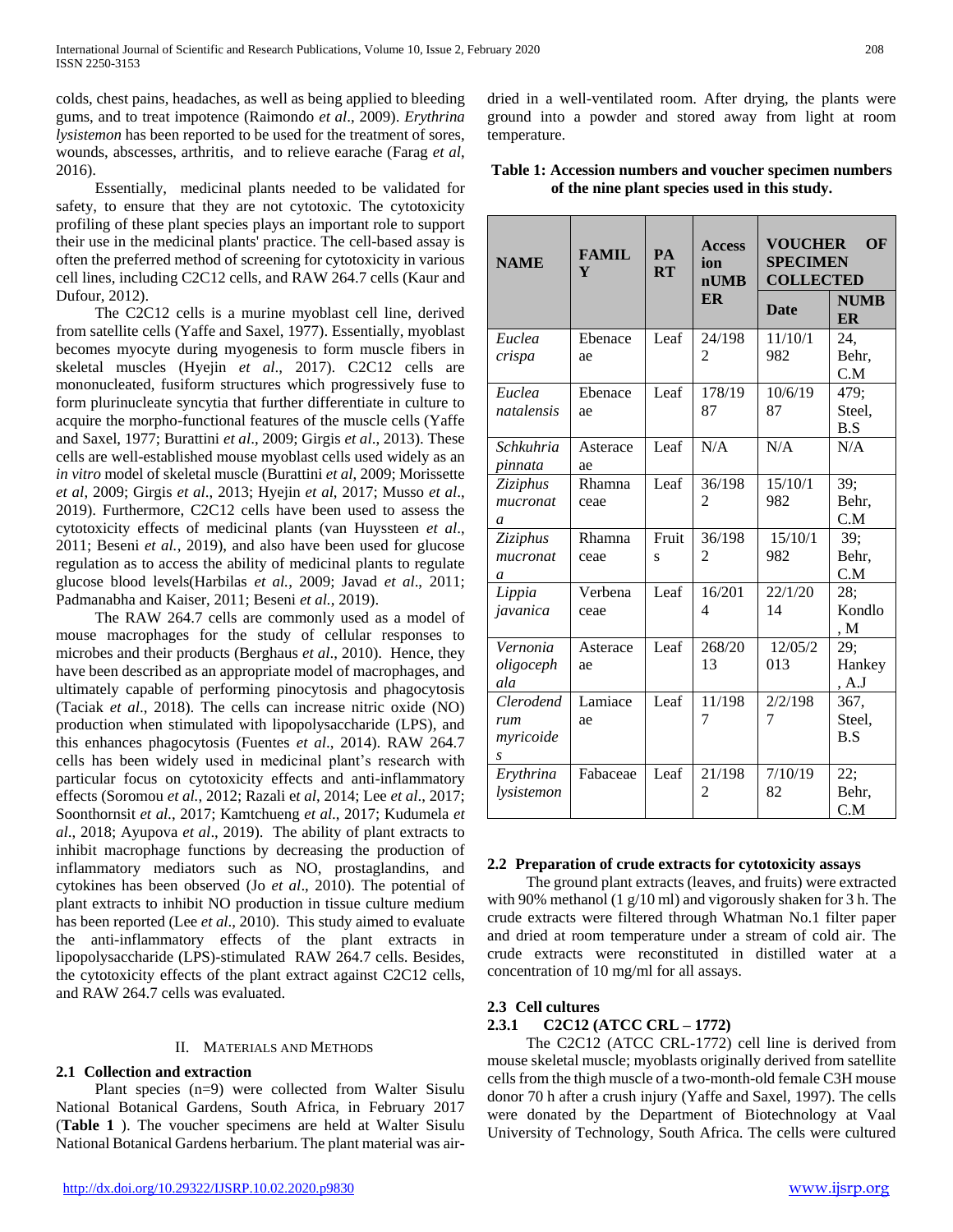in 75 cm<sup>2</sup> tissue culture flasks in Dulbecco's Modified Eagle's Minimum (DMEM) containing L-glutamine and supplemented with 1.0 mM Penicillin/Streptomycin and 10% heated foetal bovine serum (FBS). Thereafter, flasks were incubated at 37°C in a humidified atmosphere of 5% CO2. The medium was changed every second day until 80-90% confluent growth was reached. Thereafter, cells were trypsinised with 0.25% trypsin EDTA. Essentially, cell viability was monitored with Trypan Blue and microscopically analysed using Countess II. The total concentration of cells was  $1.16 \times 10^6$  cells/ml, of which 95% were viable  $(1.10 \times 10^6 \text{ cells/ml})$ . Cells  $(5 \times 10^4 \text{ cells/ml})$  were seeded into 96-well plates and cultured overnight in a humidified atmosphere of 5% CO<sup>2</sup> before treatment with various plant extract concentrations.

## **2.3.2 RAW 264.7 (ATTCC – TIB71)**

 The RAW 264.7 (ATTCC – TIB71) macrophage cell lines are monocyte/macrophage-like cells, originating from Abelson leukaemia virus-transformed cell line derived from BALB/c mice (Fuentes *et al*., 2014). These cells were also donated by the Department of Biotechnology at Vaal University of Technology, South Africa. The RAW 264.7 cells were cultured in 75 cm<sup>2</sup> tissue culture flasks in Dulbecco's Modified Eagle's Medium (DMEM) containing L-glutamine and supplemented with 1.0 mM Penicillin/Streptomycin and 10% heated foetal bovine serum (FBS). Thereafter the flask was incubated at  $37^{\circ}$ C in a humidified atmosphere of 5% CO2. The medium was changed every second day until 80-90% confluent growth was reached. Thereafter, cells were trypsinised with 0.25% trypsin EDTA. Essentially, cell viability was monitored with Trypan Blue and microscopically analysed using Countess II. The total concentration was 2.40 x 10<sup>6</sup> cells/ml, of which 98% were viable  $(2.40 \times 10^6 \text{ cells/ml})$ . Cells  $(5$ x 10<sup>4</sup> cells/ml) were seeded into 96-well plates and cultured overnight in a humidified atmosphere of  $5\%$  CO<sub>2</sub> before treatment with various concentrations of plant extract.

# **2.4 Cell viability assays**

## **2.4.1 Alamar Blue cell viability assay**

 Cytotoxicity was quantified using the Alamar Blue cell viability assay (Thermo Fisher), as previously described by Al-Nasiry *et al* (2007). C2C12 cells and RAW 264.7 cells were seeded with a density of  $5 \times 10^4$  cells/ml in 96-well plates and incubated in a humidified atmosphere of 5%  $CO<sub>2</sub>$ . After 24 h of incubation, cells were rinsed twice with phosphate-buffered saline (Lonza), followed by the addition of 200 µl of plant extracts in varying concentrations (10, 50, 100, 250, 500, 1000 µg/ml, respectively). This was done in triplicates and the experiment was repeated three times. The plant extracts, which were dissolved in distilled water were incubated for 24 h in a humidified atmosphere of 5% CO<sup>2</sup> together with the positive control (hydrogen peroxide) and negative control (media). After the incubation period, 30 µl of Alamar Blue was added to each well, thereafter plates were shaken and incubated for 4 h in the dark. Cell viability was analysed at 570 nm and 600 nm with an Epoch 2 microplate reader (BioTek). Hydrogen peroxide  $(H_2O_2)$  was used as a positive control. The percentage of viable cells was calculated according to the equation below:

Percentage viability =  $(Sample absorbance) \times 100$ 

(Positive control absorbance)

## **2.4.2 Crystal violet cell viability assay**

 Crystal violet (CV) cell viability assay is widely used for cytotoxicity and cell viability studies with adherent cell cultures (Feoktistova *et al*., 2016). Essentially, CV is a triarylmethane dye that can bind to ribose type molecules such as DNA in nuclei. Interestingly, dead cells detach from cell culture plates during washing steps, and only viable cells remain attached to the dish (Feoktistova *et al*., 2016). For this experiment, C2C12 cells and RAW 264.7 cells were seeded in 96-well plates and incubated in a humidified atmosphere of 5%  $CO<sub>2</sub>$  for 24 h. After 24 h of incubation, cells were rinsed twice with phosphate-buffered saline (Lonza), followed by treatment with 200 µl of plant extract at varying concentrations (10, 50, 100, 250, 500, 1000 µg/ml respectively). This was done in triplicates and repeated three times. The plant extracts, which were dissolved in distilled water, were incubated for 24 h in a humidified atmosphere of 5%  $CO<sub>2</sub>$ together with the positive control (hydrogen peroxide), untreated cells and negative control (media). After the incubation period, cells were washed twice with phosphate-buffered saline (Lonza). After washing, 50 µl of crystal violet staining was added to all wells and plates were shaken for 20 min with Micro shake, ELISA Plate Shaker. Thereafter, plates were washed under running water and left to stand overnight to drain excess water before reading. The cell biomass was suspended in 70% ethanol and shaken for 20 minutes before analysis of cell viability at 570 nm and 600nm using an Epoch 2 microplate reader (BioTek). Hydrogen peroxide  $(H<sub>2</sub>O<sub>2</sub>)$  was used as positive control. The percentage of viable cells was calculated according to the equation here below:

Percentage viability =  $(Sample absorbance) \times 100$ (Positive control absorbance)

## **2.5 Measurement of inhibition of nitric oxide (NO) production in LPS-stimulated RAW 264.7 cells.**

 Nitric oxide (NO) released from RAW 264.7 cells was assessed using the Griess assay (Promega) as previously described by Lim *et al*. (2018). RAW 264.7 cells were stimulated with 3 µl of lipopolysaccharide (LPS: *Escherichia coli*, serotype 011: B4, Sigma), and cells were seeded in 96- well culture plate at a density of 5 x  $10^4$  cells/well. The cells were incubated for 24 h under a humidified atmosphere of  $5\%$  CO<sub>2</sub> before treatment with various concentrations of plant extract (10, 50, 100, 250, 500, 1000 µg/ml respectively). This was done in triplicates and repeated three times and further incubated for 24 h under a humidified atmosphere of 5% CO<sup>2</sup> before the addition of 20 µl Griess reagent. After the incubation period, 50 µl of supernatant from the test culture was mixed with 50 µl of Griess reagent [1% sulfanilamide, 0.1% N-1(1-naphtyl)-ethylenediamine diehydrochloride, 2.5% phosphoric acid] followed by incubation for 10 minutes at room temperature. The optical density at 540 nm was measured with a microplate reader (BioTek). The results were expressed as inhibition of NO production compared to the control (LPS) using the equation below.

| Percentage NO inhibition $=$ | (Sample absorbance) $\times 100$ |       |         |
|------------------------------|----------------------------------|-------|---------|
|                              | (Positive)                       | LPS – | Control |

absorbance)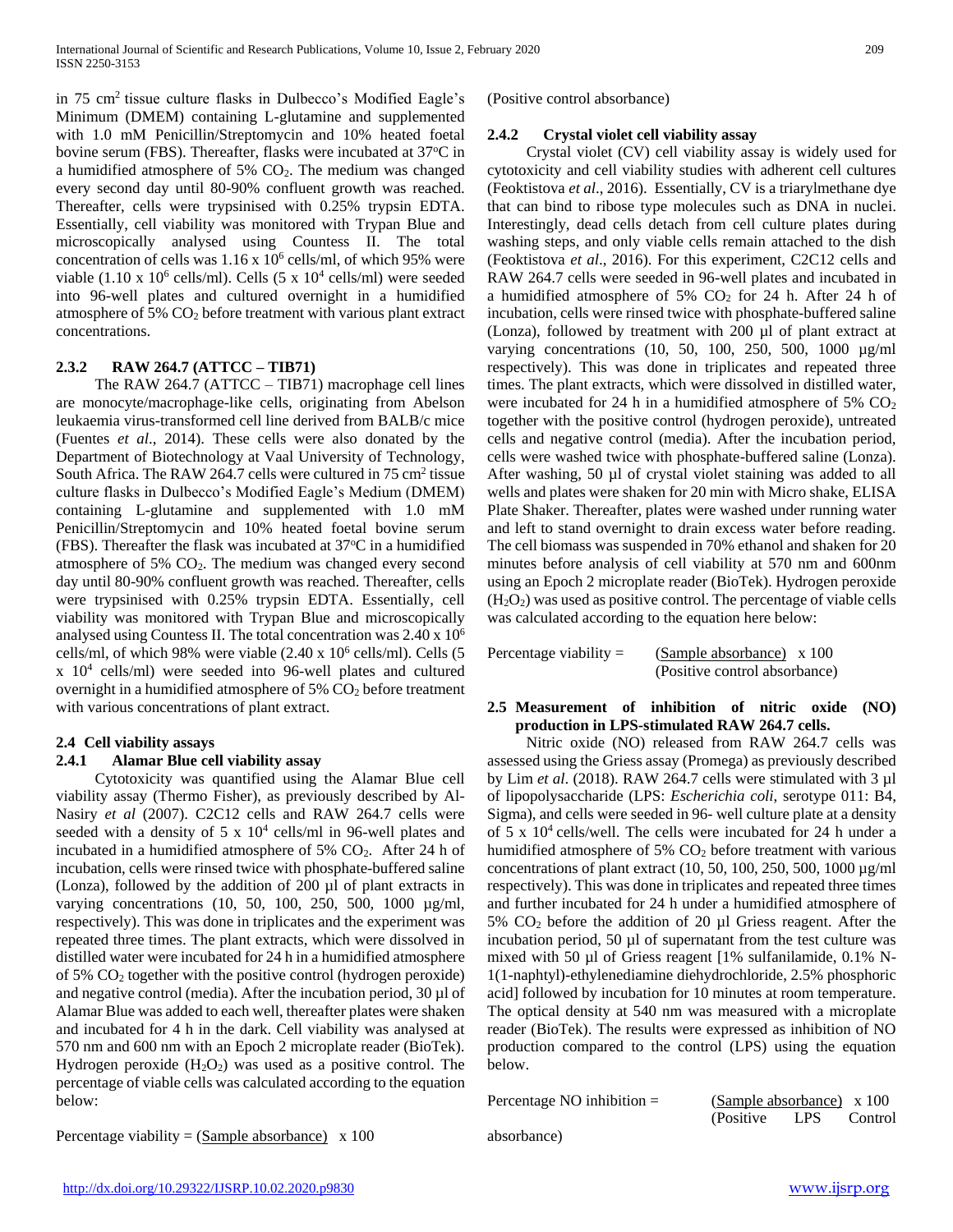#### III. STATISTICAL ANALYSIS

 All data were expressed as mean and standard deviation using MS Excel 2013 and ANOVA GraphPad Prism 5. Two-way repeated-measures analysis of variance (ANOVA), followed by Bonferroni posthoc test was used to analyse the data. Values were considered to be significantly different from the control if  $p <$ 0.0001.

#### IV. RESULTS

#### **4.1 Alamar Blue cell viability**

The  $LC_{50}$  ( $\mu$ g/ml) was determined after treating the cells with plant extracts  $(10 - 1000 \,\mu\text{g/ml})$  for 24 h (**Table 2**). The plant extracts exhibited  $LC_{50}$  value of <1000  $\mu$ g/ml for all plant extracts against C2C12 cells. Interestingly, the plant extracts exhibited a different  $LC_{50}$  value of >1000 µg/ml for RAW264.7 cells. Plant extracts demonstrated cytotoxicity effects in higher concentrations for only C2C12 cells (**Fig 1**) and no cytotoxicity effect was observed for RAW264.7 cells (**Fig 2**). The untreated cells were used to establish significant difference against samples and it was observed,  $(F_{(50, 198)} = 41.80, p<0.0001$ ; two-way ANOVA) for C2C12 and RAW264.7 cells were  $(F<sub>(50, 198)</sub> = 99.02, p<0.0001;$ two-way ANOVA) (**Fig 1 and Fig 2**). A dose-response was observed whereby a decrease of cell viability with the increase of concentration was noted. The plant extracts were compared with the positive control  $(H_2O_2)$  and a significant difference was observed,  $(F_{(50, 198)} = 41.80, p \le 0.0001)$ . In addition to this, untreated cells were compared with all plant extracts in all concentrations, and all plant extracts shown significant difference

(F (50, 198) = 41.80, p <0.0001); except *Erythrina lysistemon* (L) was not significantly different with untreated cells at 10  $\mu$ g/ml.

| Table 2: The lethal concentration (LC <sub>50</sub> ) in $\mu$ g/ml and R <sup>2</sup> of |  |
|-------------------------------------------------------------------------------------------|--|
| Alamar Blue cell viability after treating with C2C12 cells,                               |  |
| and RAW 264.7 cells with plant extracts $(10 - 1000 \mu g/ml)$ .                          |  |

| <b>Plant species</b> | Part     | <b>Cells</b> |                |                 |                |
|----------------------|----------|--------------|----------------|-----------------|----------------|
|                      | $\bf{s}$ | <b>C2C12</b> |                | <b>RAW264.7</b> |                |
|                      |          | $LC_{50}$    | $\mathbb{R}^2$ | $LC_{50}$       | $\mathbb{R}^2$ |
|                      |          | $(\mu g/ml)$ |                | $(\mu g/ml)$    |                |
| Euclea               | Leaf     | 566.50       | 0.916          | 2276.46         | 0.858          |
| crispa               |          | 2            | 7              | 6               | 1              |
| Euclea               | Leaf     | 454.497      | 0.917          | 3814.95         | 0.874          |
| natalensis           |          |              | 2              | 4               | 2              |
| Schkuhria            | Leaf     | 206.079      | 0.979          | 2458.68         | 0.953          |
| pinnata              |          |              | 7              | 1               | 8              |
| Ziziphus             | Leaf     | 150.210      | 0.942          | 1491.55         | 0.978          |
| mucronata            |          |              | 0              | 5               | 0              |
| Ziziphus             | Fruit    | 251.699      | 0.953          | 2582.65         | 0.945          |
| mucronata            | s        |              | 4              | 6               | 6              |
| Lippia               | Leaf     | 185.906      | 0.974          | 2477.17         | 0.930          |
| pinnata              |          |              | 4              | 6               | 2              |
| Vernonia             | Leaf     | 192.52       | 0.970          | 210.502         | 0.916          |
| oligocephala         |          | 4            | 9              |                 | 7              |
| Clerodendru          | Leaf     | 508.834      | 0.950          | 636.916         | 0.916          |
| m myricoides         |          |              | 3              |                 | 7              |
| Erythrina            | Leaf     | 773.427      | 0.964          | 1213.32         | 0.921          |
| lysistemon           |          |              | 3              | 7               | 5              |
| $H_2O_2$             |          | 4.382        |                | 360.604         |                |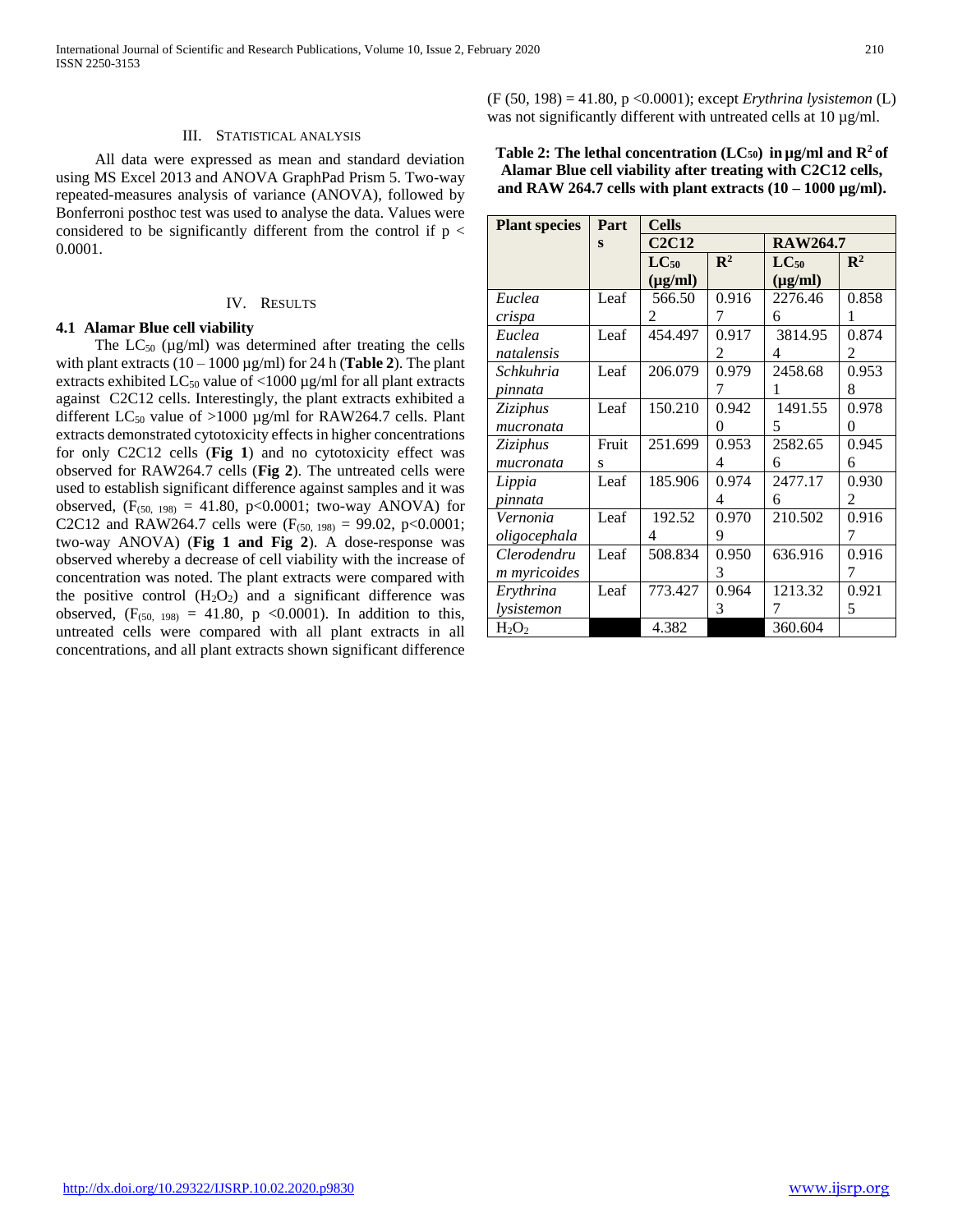

**6 Figure 1**: Cell viability was evaluated with the Alamar Blue assay. C2C12 cells were treated with various plant extracts  $(10 - 1000$  $\mu$ g/ml) for 24 h. The data are presented as mean  $\pm$  S.D of triplicates experiments with similar results. (Significant treatment effect, F<sub>(50,</sub>  $_{198}$  = 41.80, p<0.0001; two-way ANOVA). \* There is a significantly different at 10, 50, and 100 ug/ml for most plant extracts (p < 0.0001, Bonferroni posthoc test), except *Euclea natalensis* at 10 µg/ml. \*\*\* H2O<sup>2</sup> differ from untreated cells (p < 0.0001, Bonferroni posthoc test).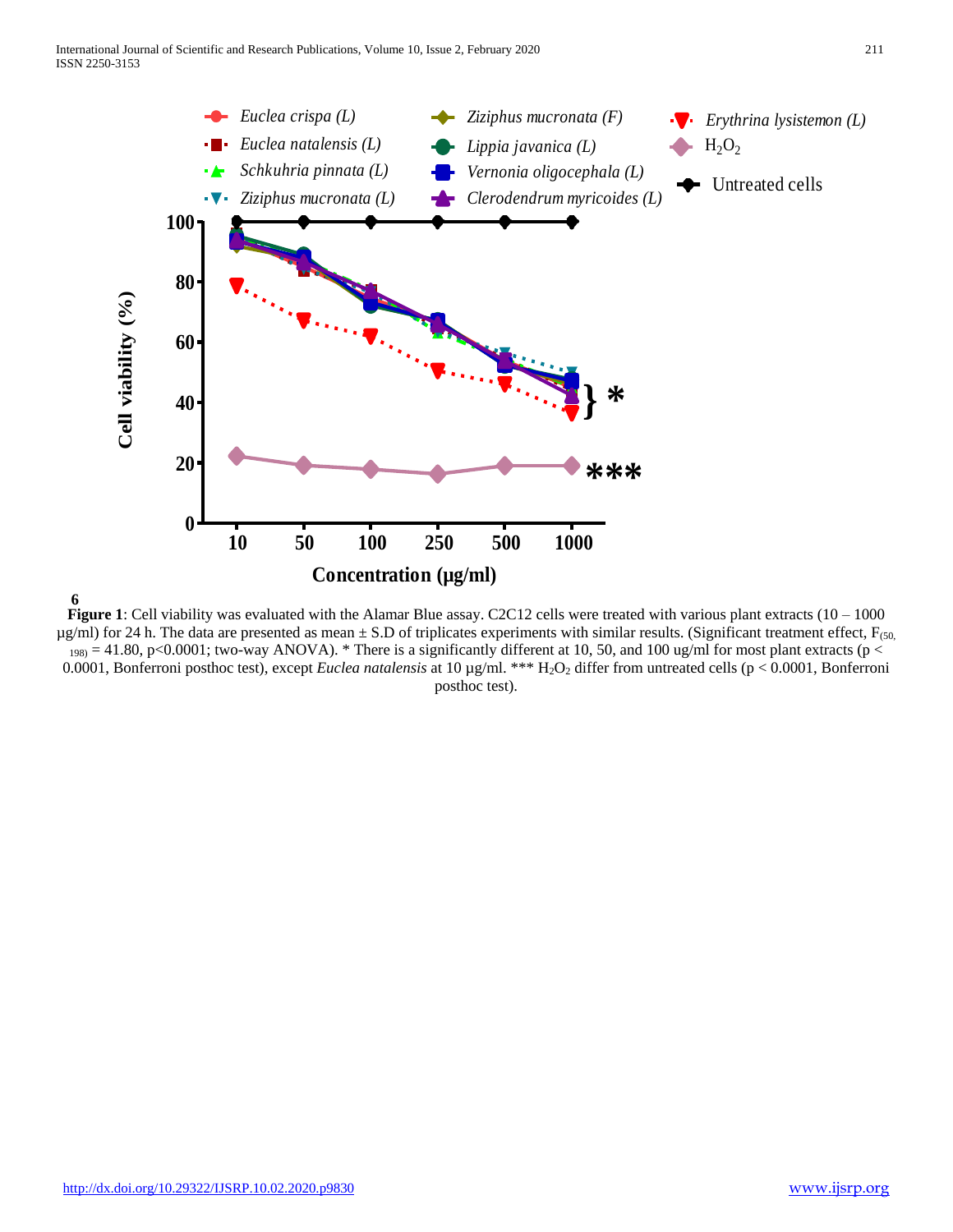

**Figure 2**: Cell viability was evaluated with the Alamar Blue assay. RAW 264.7 macrophages were treated with various plant extracts  $(10 - 1000 \,\mu\text{g/ml})$  for 24 h. The data are presented as mean  $\pm$  S.D of triplicate experiments with similar results. (Significant treatment effect,  $F_{(50, 198)} = 99.02$ , p<0.0001; two-way ANOVA). \* All plant extracts significantly different from untreated cells at all concentrations (p < 0.0001, Bonferroni posttest). \*\*\* Significant difference between  $H_2O_2$  differ from untreated cells (p < 0.0001, Bonferroni posttest).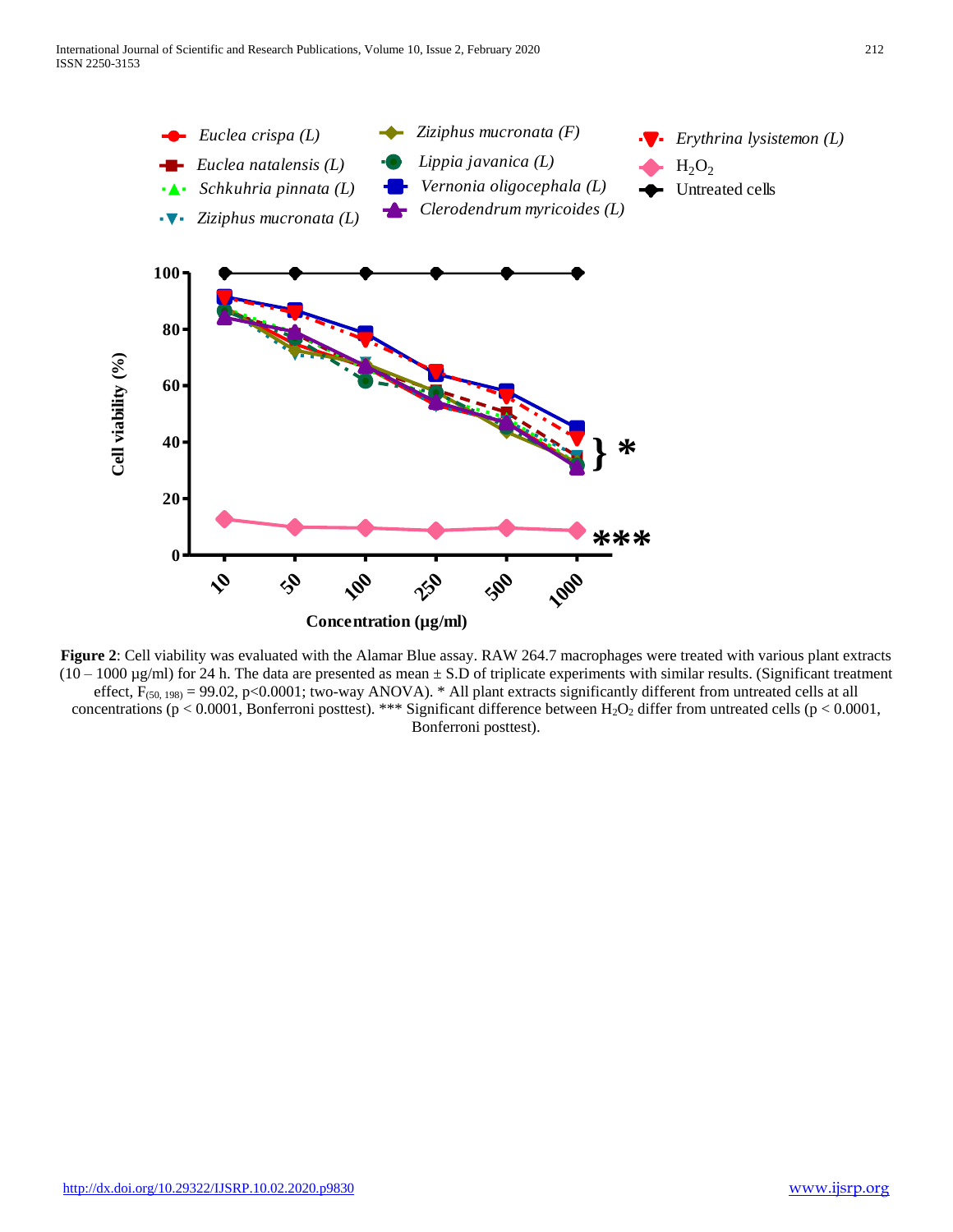# **6.1 Crystal violet cell viability**

The  $LC_{50}$  ( $\mu$ g/ml) was obtained after treating the cells with plant extracts (10 – 1000 µg/ml) after 24 h (**Table 3**). The crystal violet cell viability assay was used to complement the Alamar Blue cell viability assay. The cytotoxicity was observed in all plant extracts in higher concentrations with  $LC_{50}$  values >700  $\mu$ g/ml against C2C12 cells (**Fig 3**). Similarly, no cytotoxicity was observed for plant extracts against RAW264.7 cells (**Fig 4**) with  $LC_{50}$  values <800 µg/ml in all plant extracts. A dose-response was observed whereby a decrease of cell viability with the increase of concentration and cytotoxicity effect was observed in higher concentrations against C2C12 cells (**Fig 3**). None of the plant extracts demonstrated cytotoxicity effects in all plant extracts tested against RAW 264.7 cells (**Fig 4**). The untreated cells were used to establish significant difference against samples and was observed,  $(F_{(50, 198)} = 25.82, p<0.0001$ ; two-way ANOVA) for C2C12 and RAW 264.7 was  $(F_{(50, 198)} = 99.21$ ; p<0.0001; twoway ANOVA). A dose-response was observed whereby a decrease of cell viability with the increase of concentration was noted.

| <b>Table 3:</b> The lethal concentration (LC <sub>50</sub> ) in $\mu$ g/ml and R <sup>2</sup> of crystal violet cell viability after treating C2C12 and RAW 264.7 cells with |  |
|------------------------------------------------------------------------------------------------------------------------------------------------------------------------------|--|
| plant extracts $(10 - 1000 \,\mu\text{g/ml})$ .                                                                                                                              |  |

| <b>Plant species</b>    | Parts  | <b>Cells</b>      |                |                   |                |  |
|-------------------------|--------|-------------------|----------------|-------------------|----------------|--|
|                         |        | <b>C2C12</b>      |                | <b>RAW264.7</b>   |                |  |
|                         |        | $LC_{50}$ (µg/ml) | $\mathbb{R}^2$ | $LC_{50}$ (µg/ml) | $\mathbb{R}^2$ |  |
| Euclea crispa           | Leaf   | 416.535           | 0.8756         | 764.374           | 0.8936         |  |
| Euclea natalensis       | Leaf   | 649.733           | 0.9557         | 844.167           | 0.9654         |  |
| Schkuhria pinnata       | Leaf   | 145.619           | 0.9803         | 314.539           | 0.9234         |  |
| Ziziphus mucronata      | Leaf   | 133.374           | 0.9439         | 448.896           | 0.9187         |  |
| Ziziphus mucronata      | Fruits | 164.421           | 0.9654         | 775.017           | 0.8732         |  |
| Lippia pinnata          | Leaf   | 410.436           | 0.9585         | 2115.634          | 0.9233         |  |
| Vernonia oligocephala   | Leaf   | 211.676           | 0.9453         | 2754.673          | 0.8878         |  |
| Clerodendrum myricoides | Leaf   | 537.150           | 0.9726         | 1545.962          | 0.9598         |  |
| Erythrina lysistemon    | Leaf   | 591.764           | 0.9787         | 866.625           | 0.9148         |  |
| $H_2O_2$                |        | 4.382             |                | 435.076           |                |  |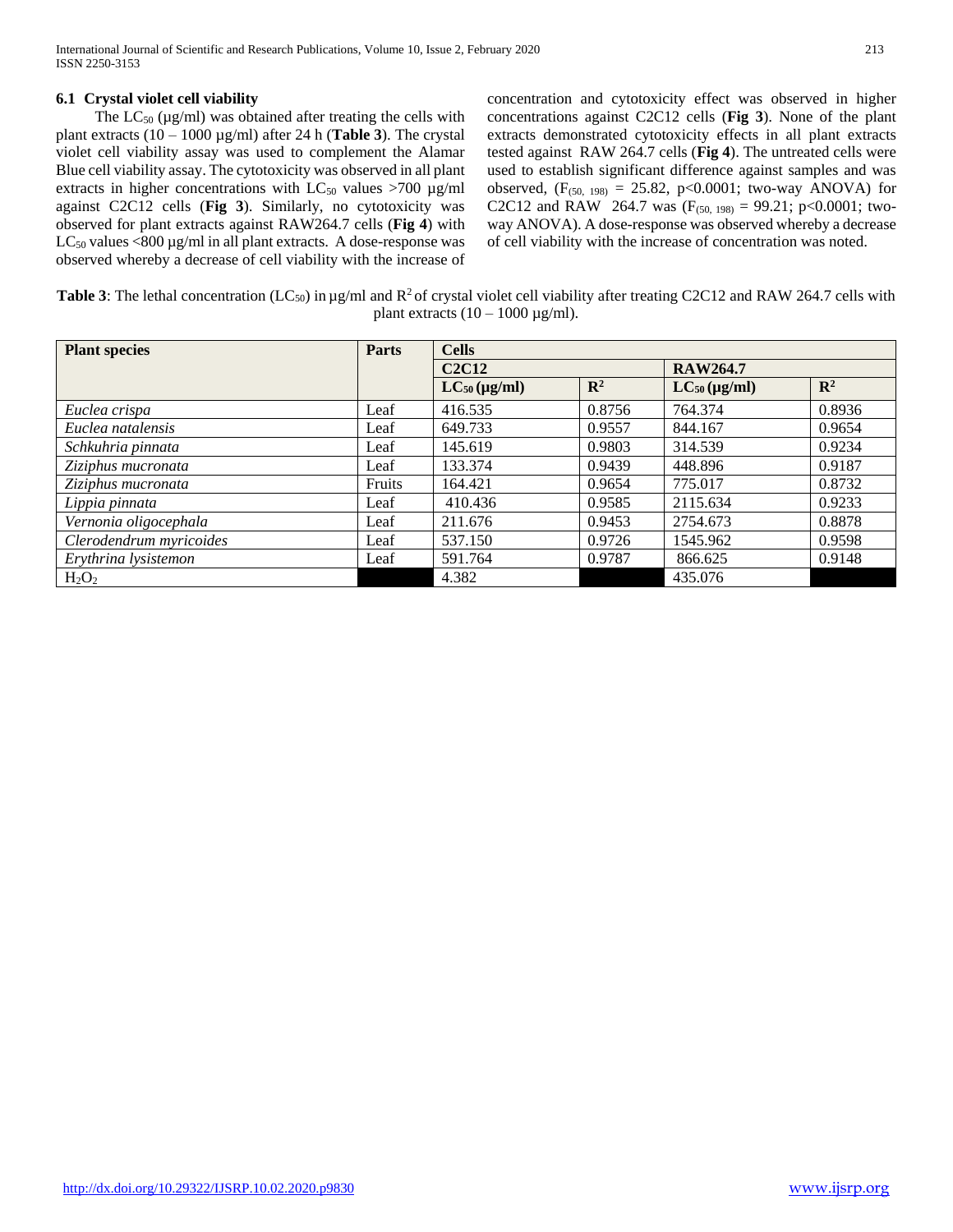

Figure 3: Cell viability was evaluated with the crystal violet assay. C2C12 cells were treated with various plant extracts (10 – 1000  $\mu$ g/ml) for 24 h. The data are presented as mean  $\pm$  S.D of triplicates results. (Significant treatment effect, F<sub>(50, 198)</sub> = 25.82, p<0.0001; two-way ANOVA). \* All plant extracts significantly different from untreated cells at all concentrations (p < 0.0001, Bonferroni posttest), except *Euclea natalensis*, *Lippia javanica*, *Clerodebdrum myricoides*, and *Erythrina lysistemon* at 10 µg/ml. \*\*\* Significant difference between  $H_2O_2$  and all concentrations of plant extracts ( $p < 0.0001$ , Bonferroni posttest).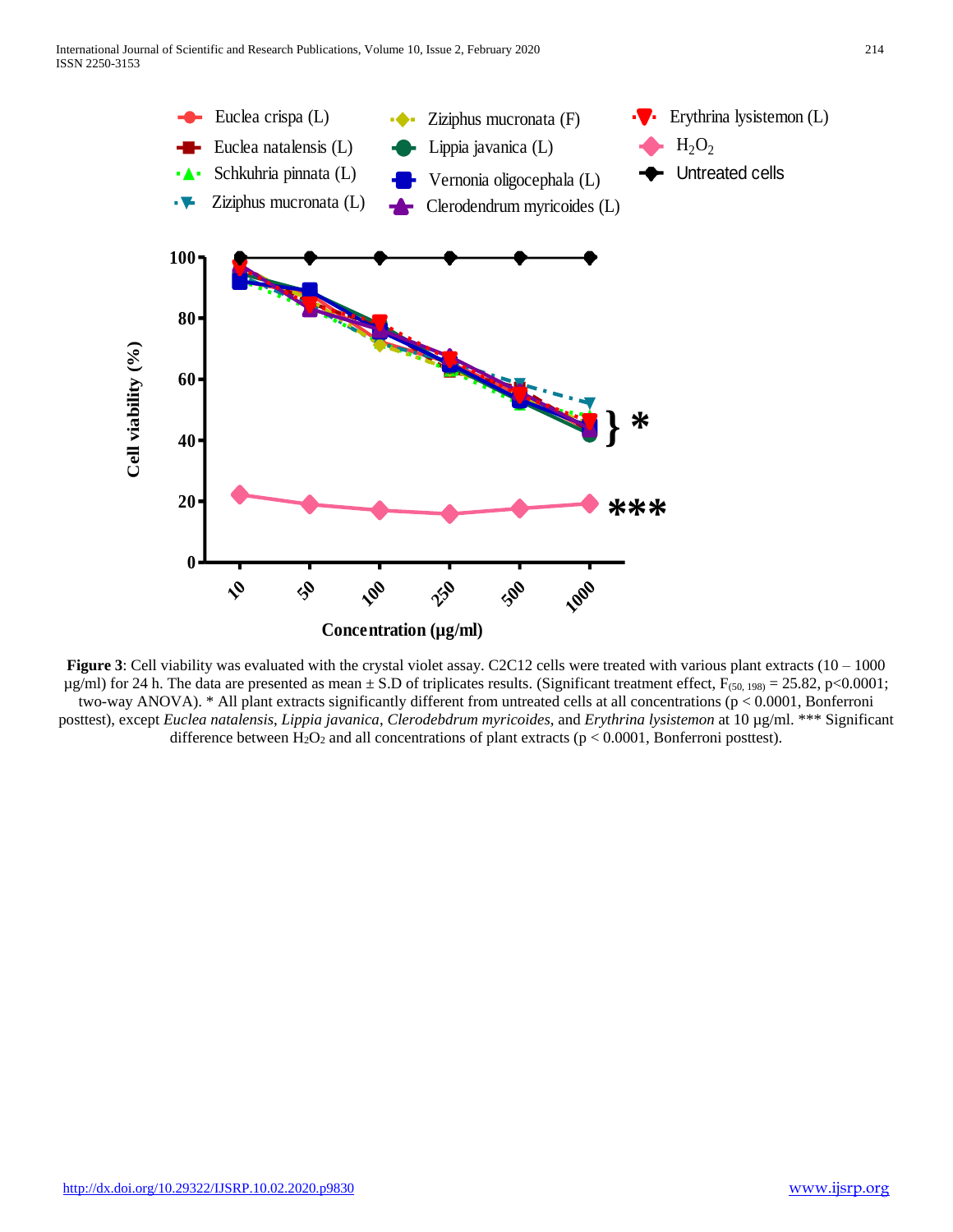

**Figure 4**: Cell viability was evaluated with the crystal violet assay. RAW 264.7 cells were treated with various plant extracts (10 – 1000  $\mu$ g/ml) for 24 h. The data are presented as mean  $\pm$  S.D of triplicate results. (Significant treatment effect, F<sub>(50, 198)</sub> = 99.21,  $p<0.0001$ ; two-way ANOVA). \* All plant extracts significantly different from untreated cells at all concentrations ( $p < 0.0001$ , Bonferroni posttest). \*\*\* Significant difference between  $H_2O_2$  and all concentrations of plant extracts (p < 0.0001, Bonferroni posttest).

# **6.2 Inhibition of nitric oxide (NO) production in LPS-stimulated RAW 264.7 cells.**

The concentration in $\mu$ g/ml at which 50% inhibition of NO production was achieved in inhibition concentration (IC<sub>50</sub>) was obtained after treating RAW 264.7 cells with plant extracts  $(10 - 1000 \,\text{kg/ml})$  for 24 h (**Table 4**). All plant extracts exhibited IC<sub>50</sub> values >1000 µg/ml, except for *Schkuhria pinnata*, *Ziziphus mucronata* (fruits), *Lippia pinnata*, *Clerodendrum myricoides*, and *Erythrina lysistemon.* The anti-inflammatory effect of plant extracts was evaluated after RAW 264.7 cells were stimulated with LPS to produce NO (**Fig 5**). Plant extracts exhibited various degrees of inhibition of NO production in a dose-dependent manner. Interestingly, the following plant extracts demonstrated a degree of NO inhibition effects. *Euclea crispa* (17%- 25%), and *Eucela natalensis* (4% - 23%) caused 50% inhibition of NO production at 100, 250, and 500 µg/ml. Similar effects were observed for *Ziziphus mucronanta* (L) (3% - 25%), and *Zisiphus mucronota* (fruits) (3% - 26%) at 100, and 250 µg/ml, respectively. In addition to this, five other plant extracts exhibited a good inhibition of NO production at higher concentrations ( 250 – 1000 µg/ml), these were *Clerondendrum myricoides* (35% - 89%), *Lippia javanica* (26% - 77%), *Erythrina lysistemon* (23% - 76%), *Schkuhria pinnata* (27% - 65%), and *Vernonia oligocephala* (16% - 58%).

| <b>Table 4:</b> The concentration of plant extracts that caused 50% inhibition of NO production $(IC_{50})$ in LPS-stimulated RAW 264.7 cells. |  |
|------------------------------------------------------------------------------------------------------------------------------------------------|--|
|------------------------------------------------------------------------------------------------------------------------------------------------|--|

| <b>Plant species</b> | <b>Parts</b> | $IC_{50} (\mu g/ml)$ | $\mathbf{R}^2$ |
|----------------------|--------------|----------------------|----------------|
| Euclea crispa        | Leaf         | 1242.366             | 0.9878         |
| Euclea natalensis    | Leaf         | 1588.573             | 0.9533         |
| Schkuhria pinnata    | Leaf         | 348.859              | 0.9484         |
| Ziziphus mucronata   | Leaf         | 11949.000            | 0.9612         |
| Ziziphus mucronata   | Fruits       | 499,600              | 0.9371         |
| Lippia pinnata       | Leaf         | 177.902              | 0.9487         |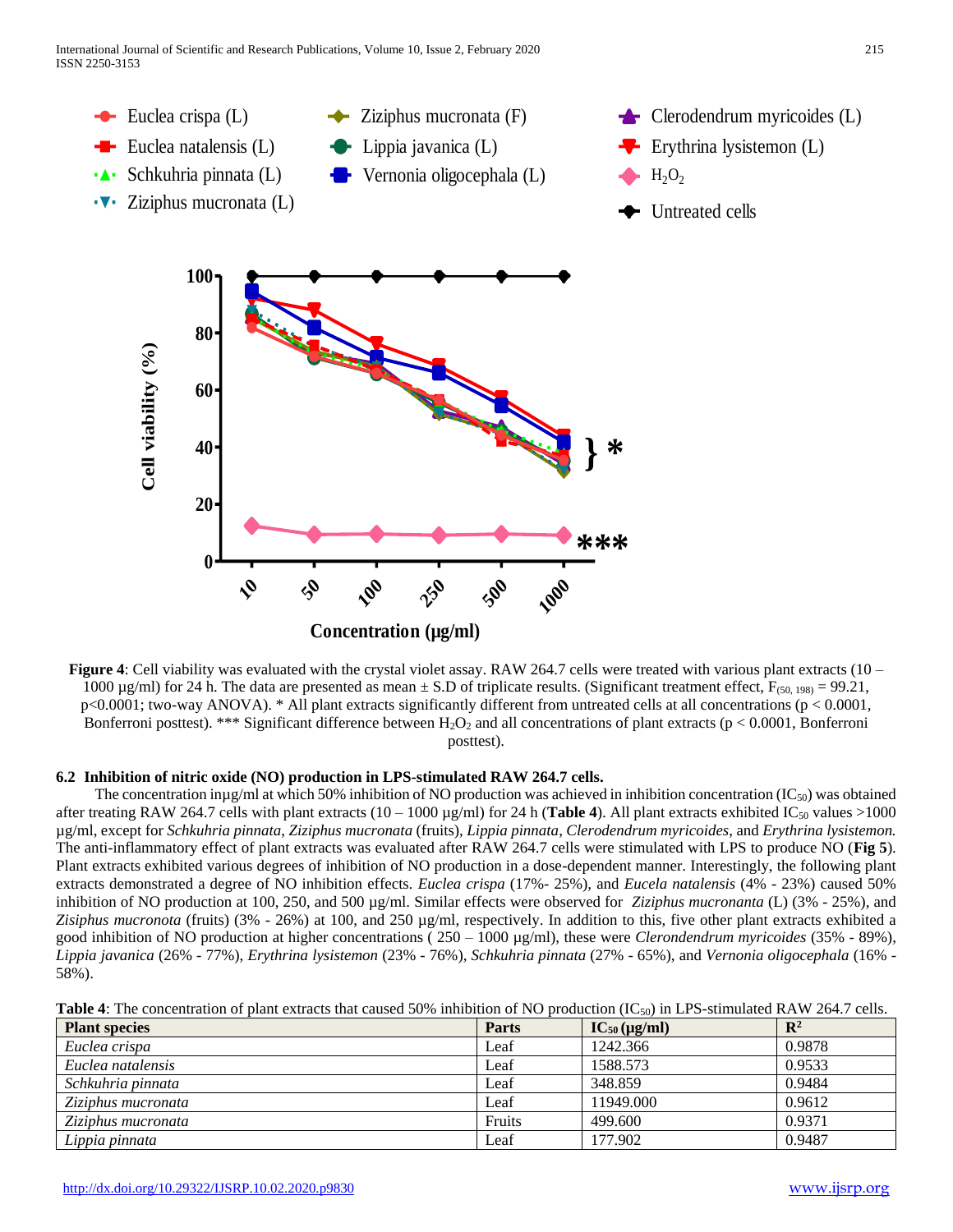| √ernonia oligocephala            | Leaf | 2634.965            | 0.9483 |
|----------------------------------|------|---------------------|--------|
| $\sim$<br>Aerodendrum mvricoides | Leat | $\Omega$<br>707<br> | 0.9858 |
| ∽<br>lysistemon<br>Ervthrina     | Leaf | 264.287             | 0.9506 |



**Figure 5**: The effect of nine plant extracts on the production of NO in LPS-stimulated RAW 264.7 cells. Cells were treated with various plant extracts (10 – 1000  $\mu$ g/ml) and stimulated with LPS (3  $\mu$ l) for 24h. NO production was measured in the cultured cell supernatant by Griess reagent. The results are expressed in percentage inhibition of NO production. The data are presented as mean  $\pm$ S.D of triplicates results. (Significant treatment effect,  $F_{(45, 180)} = 50.57$ , p<0.0001; two-way ANOVA). \* All plant extracts significantly different from untreated cells at all concentrations (p < 0.0001, Bonferroni posttest), except *Euclea crispa* at 500 and 1000 µg/ml, *Euclea natalensis* at 100, 250, and 500 µg/ml, and *Ziziphus mucronata* (L) and *Ziziphus mucronata* (F) at 100 µg/ml, and 250 µg/ml the significant difference between control, and all concentrations of plant extracts (p < 0.0001, Bonferroni posttest).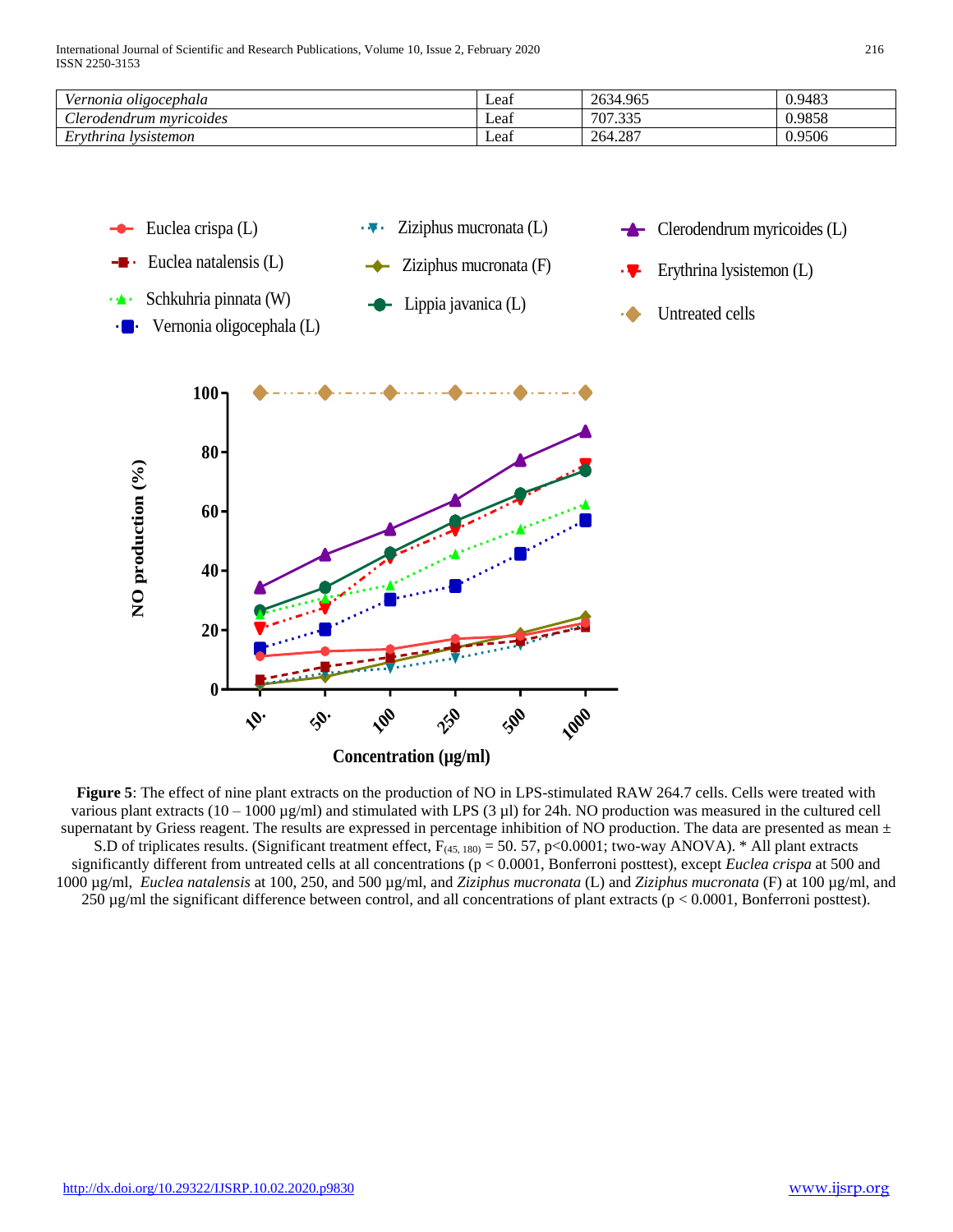#### V. DISCUSSION

 The purpose of this study was to evaluate the cytotoxicity and anti-inflammatory effects of *Euclea crispa* (leaf)*, Eulea natalensis* (leaf)*, Schkuhria pinnata* (leaf)*, Ziziphus mucronata*  (leaf), *Ziziphus mucronata* (fruits), *Lippia javanica* (leaf)*, Vernonia oligocephala* (leaf)*, Clerodendrum myricoides* (leaf)*,*  and *Erythrina lysistemon* (leaf) against C2C12 cells, and RAW 264.7 cells (**Fig 1 to Fig 4**). The cytotoxicity effect was observed in higher concentrations for all plant extracts against C2C12 cells, and exhibited  $LC_{50}$  value of <1000 µg/ml. In contracts, no cytotoxicity was observed in all plant extracts against RAW 264.7 cells, and  $LC_{50}$  value of  $> 1000$   $\mu$ g/ml. All plant extracts demonstrated some degree of anti-inflammatory effect (**Fig 5**). However, five plant extracts exhibited marked anti-inflammatory activities. These plants *Clerondendrum myricoides* (35% - 89%), *Lippia javanica* (26% - 77%), *Erythrina lysistemon* (23% - 76%), *Schkuhria pinnata* (27% - 65%), and *Vernonia oligocephala* (16% - 58%).

 The findings of this study have shown that all plant extracts exhibited a decrease in cell viability against of C2C12 cells, and this was observed only at the highest concentration of 1000 µg/ml. The results can be interpreted that these plant extracts only shown a decrease in cell viability at the highest concentration, but it does not mean that they are toxic to the cells. None of the plant extracts exhibited cytotoxicity effects against RAW 264 cells in all concentrations used. The cell viability was observed to have a dose-response where cell viability decreases with an increase in concentration. Essentially, Alamar Blue cell viability assay was noticeable to agree with crystal violet cell viability assay. Seven plant extracts did not show any cytotoxicity effects even in the high concentrations (1000 µg/ml) against RAW 264.7 cells.

 The results of this study were noticed to be least toxic when compared with other researchers. *Euclea crispa* was observed with  $LC_{50}$  value of 566.502  $\mu$ g/ml in this study. In other studies, the toxicity of *Euclea crispa* was observed against breast cancer cells in *Combretum molle* (Rademana., *et al* 2017). The IC<sub>50</sub> value of *Euclea crispa* extract was reported as low as 45.7 μg/ml and as high as 167.2 μg/ml. The cytotoxicity of *Euclea natalensins* was observed in higher concentrations with  $LC_{50}$  value of 454.497 µg/ml. Similarly, cytotoxicity was reported on *Euclea natalensis* in another study where plant extracts were treated with Chang liver cells was reported cytotoxicity as low as 131.3 µg/ml and as high as 108.9 µg/ml (Ojewole, 2004). The cytotoxicity of *Schkuhria pinnata* with  $LC_{50}$  value of 206.079  $\mu$ g/ml against C2C12 cells and no toxicity was observed against RAW 264.7 cells with  $LC_{50}$ value of 2458.681 µg/ml. In contracts, Kudumela., *et al* (2018) described *S. pinnata* as most toxic in plant extracts against Vero cells using MTT assay with  $LC_{50}$  <25.0 µg/ml. Furthermore, studies are required to confirm the toxicity of *S. pinnata*, hence both methods used in both occasions are sensitive enough to detect cytotoxicity on plant extracts in cells (Hamid *et al*., 2004), since no agreement on the outcomes in both studies.

 In the present study, *Ziziphus mucronata* did not show any cytotoxicity effects with  $LC_{50}$  values of 2582.656  $\mu$ g/ml against RAW 264.7 cells, however, it was toxic against C2C12 cells with  $LC_{50}$  value of 150.210  $\mu$ g/ml. Previous studies have reported cytotoxicity of *Ziziphus mucronata* with LC<sub>50</sub> value ranged from 0.10 µg/ml to 0.22 µg/ml against Bovine dermis and Vero cells (Mongalo *et al*., 2018). In other studies, no cytotoxicity was

reported for *Z. mucronata* in RAW 264.7 cells with LC<sub>50</sub> value as low as >50 µg/ml. Furthermore, selective cytotoxicity was reported for *Z. mucronata* against U937 cancer to be >500 µg/ml (Sigidi *et al*., 2016). In the present study, cytotoxicity was observed for *Lippia javanica* with LC<sub>50</sub> values value of 185.906 µg/ml against C2C12 cells, and interesting no cytotoxicity was observed against RAW 264.7 cells with  $LC_{50}$  value of 2477.176 µg/ml. Makhafola *et al*., (2019) confirmed our findings of *L. javanica* on liver cells with reported  $LC_{50}$  value >1000  $\mu$ g/ml, of which is in agreement with RAW 2643.7 cells. The cytotoxicity effects were observed for *Vernonia oligocephala* against both cells with  $LC_{50}$  value  $\langle 250 \text{ µg/ml}$ . Furthermore, nothing has been reported in the literature on *V. oligocephala* cytotoxicity. The cytotoxicity effects were observed for *Clerodendrum myricoides*  against both cells  $LC_{50}$  values <650 µg/ml. In other studies, reported *C. myricoides* cytotoxicity of IC<sub>50</sub> value below 1 µg/ml against breast cancer cells (Tuasha *et al*., 2019). In contracts to the present study, Kamanja *et al*., (2018), reported cytotoxicity levels showing high  $LC_{50}$  <1000 µg/ml in chloroform extracts and lower  $LC_{50}$  (>1000 µg/ml) in methanol extracts. Essentially, the toxicity of this plant depends on the solvent used, however, it has been noticeable to be safe for use in traditional medicine space (Kamanja *et al*., 2018). No cytotoxicity was observed for *Erythrina lysistemon* with noticeable LC<sub>50</sub> values ranged from 773.427 µg/ml to 1213.327 µg/ml. In other studies, cytotoxicity was reported for *E. lysistemon* with IC<sub>50</sub> value below 100  $\mu$ g/ml using MTT against C3A human liver cells (Mukandiwa *et al*., 2012). This plant extract has been observed to have contradiction results and further animal studies can validate its toxicity, which will confirm its medicinal use.

 In addition to this, the ability of plant extracts to inhibit NO production by RAW 264.7 cells – stimulated with LPS was assessed (**Fig 5**). All plant extracts exhibited a degree of NO inhibition effects against all concentrations used. Essentially, inhibition of NO production was observed for *Euclea crispa* at 500 and 1000 µg/ml with IC<sup>50</sup> value of 1242.366 µg/ml, *Euclea natalensis* at 100, 250, and 500  $\mu$ g/ml with IC<sub>50</sub> value of 1588.573 µg/ml, *Ziziphus mucronata* (L) with IC<sub>50</sub> value of 11949.000 µg/ml, and *Ziziphus mucronata* (F) at 100 µg/ml, and 250 µg/ml with IC<sub>50</sub> value of 499.600 µg/ml. Furthermore, *Clerondendrum myricoides*, *Lippia javanica, Erythrina lysistemon*, *Schkuhria pinnata*, and *Vernonia oligocephala* were observed to inhibit NO production at higher concentrations  $(100 - 1000 \text{ µg/ml})$  LPS induced RAW 264.7 cells. The  $IC_{50}$  values ranged from 707,335, 177.902, 264.287, 348.859, and 2634.965 µg/ml, resepectively against RAW 264.7 cells.

 Interestingly, the inhibition NO production was observed for *Eucela crispa* which ranged from 17 to 25% and more prominent in higher concentrations (100, 250, and 500 µg/ml), and IC<sup>50</sup> value was noted to be 124.366 µg/ml. Although, no study in the literature to substantiate these findings, the results validate the use of this plant in traditional medicinal practice. The uses includes treatment stomach disorders, measles, coughs, constipation, remedy for diabetes, and also prevents rheumatisms and epilepsy (Raimondo *et al*., 2009; Deutschländer *et al*., (2009). Similarly, *Euclea natalensis* was observed to have a similar inhibition effect as *E.crispa*. The NO inhibition ranged from 4% to 23% which was more effective in higher concentrations (100, 250, and 500  $\mu$ g/ml), and IC<sub>50</sub> value of 1588.573  $\mu$ g/ml was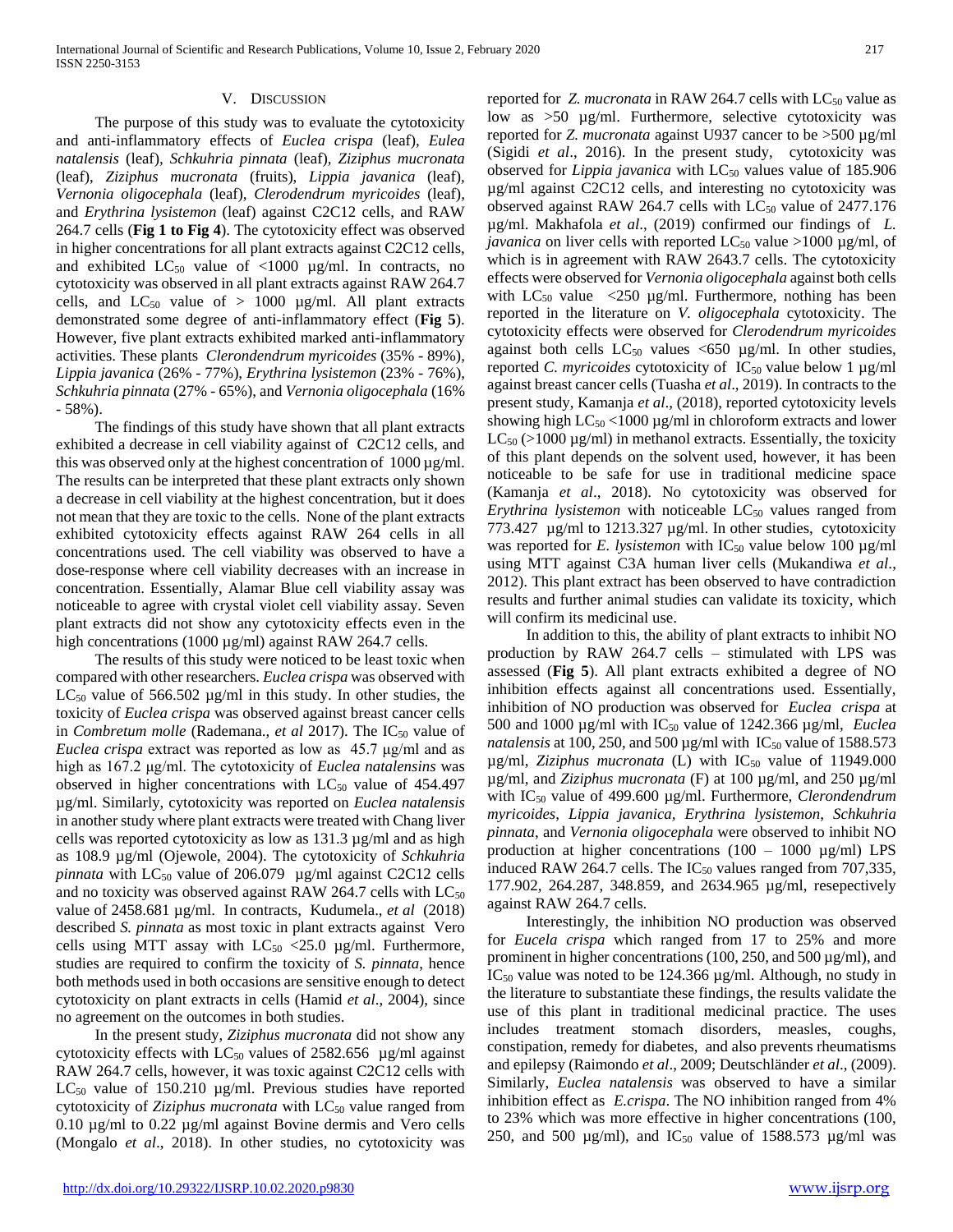observed. No other studies have been reported for inhibition of NO production by *E. natalensis*. These study results validate *E.natalensis* for conventional medicinal applications. This plant has been used for snakebite cure, hypertension, vomiting, measles, roundworms, stomach problems, toothache, venereal diseases, and injuries (Maroyi, 2017).

 *Schkuhria pinnata* was also observed to be effective at higher concentrations with inhibition of NO production from 27% to 65% at 100 to 1000  $\mu$ g/ml with IC<sub>50</sub> value of 348.859  $\mu$ g/ml. In another study, a similar pattern was reported whereby inhibition was more effective in higher concentrations, which ranged from 64% to 98% respectively (Kudumela *et al*., 2018). A good inhibition of NO production was observed for *Ziziphus mucronata*  which ranged from 3% to 26% with  $IC_{50}$  value of 11949.000 µg/ml. In contracts, *Z. mucronata* the inhibition of NO production was reported at 150% at IC<sub>50</sub> value of 50 µg/ml (Sigidi *et al.*, 2016).

 The inhibition of NO production for *Lippia javanica* was also observed to ranged from 26% to 77% with  $IC_{50}$  value measured at 177.902 µg/ml. Dzoyem and Eloff, (2014) reported on the inhibition of NO production was of *L. javanica* which was reported at 97% for 25  $\mu$ g/ml with IC<sub>50</sub> value of 18  $\mu$ g/ml. The results validate the use of *L. javanica* in traditional medicine uses such as herbal tea and ethnomedicinal applications for (in descending order of importance) colds, cough, fever or malaria, wounds, repelling mosquitos, diarrhea, chest pains, bronchitis, and asthma (Maroyi, 2017).

 Essentially, NO inhibition was observed for *Vernonia oligocephala* to be effective in higher concentrations, and ranged from 26% to 58% and  $IC_{50}$  value noticeable to be 2634.965  $\mu$ g/ml. No other studies have been found to substantiate these finding and to the best of our knowledge, these findings complement the use of this plant in traditional medicine practice. The medicinal use includes treatment of abdominal pain, colic, and other complaints as well as to drive away hailstorms. In addition to this, used as a remedy to treat mild forms of diabetes (Amusan *et al*., 2017). The inhibition of NO production ranged from 35% to 89% for *Clerodendrum myricoides* was only observed in higher concentrations (250 – 1000  $\mu$ g/ml) with IC<sub>50</sub> value of 707.335 µg/ml. Similarly, inhibition of NO production ranged from 23% to 76% for *Erythrina lysistemon* was only prominent at higher concentrations (250 – 1000  $\mu$ g/ml) with IC<sub>50</sub> value of 264.287 µg/ml.

 The anti-inflammatory effects may be associated with antioxidant properties. Interestingly, these plant extracts exhibited ROS inhibition activity in high concentrations. It is imperative to further evaluate anti-inflammatory efficacy *in vivo* as to substantiate these findings and to ensure that is safe for human use. Inflammation has been implicated to be associated with the pathogenesis of conditions such as infections, arthritis, type 2 diabetes mellitus, obesity and cancer (Johnson *et al*., 2012; Maconi *et al*., 2014). Non-steroidal anti-inflammatory drugs (NSAIDs) are commonly prescribed for pain and inflammation conditions (Yuan *et al*., 2006). Unfortunately, NSAIDs have been reported to be associated with adverse side effects such as gastrointestinal bleeding and suppressed the function of the immune system (Hougee, 2008). They have been increased research on the use of natural-source concerning antiinflammatory properties because it has been reported to have

fewer side effects as opposed to NSAIDs (Maroon *et al*., 2010; Pelkonen *et al*., 2014; Nondo *et al*., 2015). Medicinal plants consist of major natural bioactive compounds that attribute to scavenging ROS such as antioxidants (Singh., *et al* 2016; Engwa, 2018). In this study, it can be seen that plant extracts possess protective effects on cells. The results support the uses of these medicinal plants in African traditional, complementary and alternative medicine practice (Nkala., *et al* 2019a). Essentially, four plant extracts that demonstrated promising anti-inflammatory effects which can be a good candidate for the treatment or management of inflammatory diseases. Even though all plant species in this study demonstrated a degree of cytotoxicity against C2C12 cells in higher concentrations. Similarly, these plants exhibited anti-inflammatory abilities, of which counteract for their cytotoxicity observed against C2C12.

 The findings of the current study complement our previous review of the uses of selected medicinal plants by healers (Nkala *et al*., 2019a). To this date, the selected South African plants have been validated for minimum inhibition concentration (MIC) and minimum bactericidal concentration (MBC) (Nkala *et al*., 2019b), and most importantly, they have been recently confirmed for being none cytotoxicity against RAW 264.7 cells, however, toxicity was observed against C2C12 in higher concentrations. Furthermore, they have been observed to possess anti-inflammatory potential.

## VI. CONCLUSION

 None of the selected South African plants demonstrated cytotoxicity effects in RAW 264.7 cells. The observed cytotoxicity effects were against C2C12 cells in higher concentrations. Importantly, this will need further validation in animal studies to confirm these findings. Furthermore, the results demonstrated these selected South African plants exhibited a degree of anti-inflammatory activity in LPS-induced RAW 264.7 cells. Therefore, the findings suggest that *Clerondendrum myricoides, Lippia javanica, Erythrina lysistemon, Schkuhria pinnata, and Vernonia oligocephala* can be a promising therapeutic agent for inflammatory diseases. Further studies are required to evaluate these plant extracts for antioxidants and antidiabetic potential.

#### CONFLICT OF INTEREST

 The authors declare that they do not have any conflict concerning the publication of this paper.

#### ACKNOWLEDGMENT

 We thank the College Health Sciences Scholarship Grant at the University of KwaZulu-Natal, Institute of Traditional Knowledge and Traditional Medicine at the Vaal University of Technology, the National Research Foundation and Thuthuka grant for the financial support received towards this study. Dr Cornelius Ssemkalu is thanks for allowing us to use his tissue culture laboratory at the Vaal University of Technology. Finally, Mr. Gary Mohlala from Vaal University of Technology tissue culture laboratory is thanks for providing technical assistance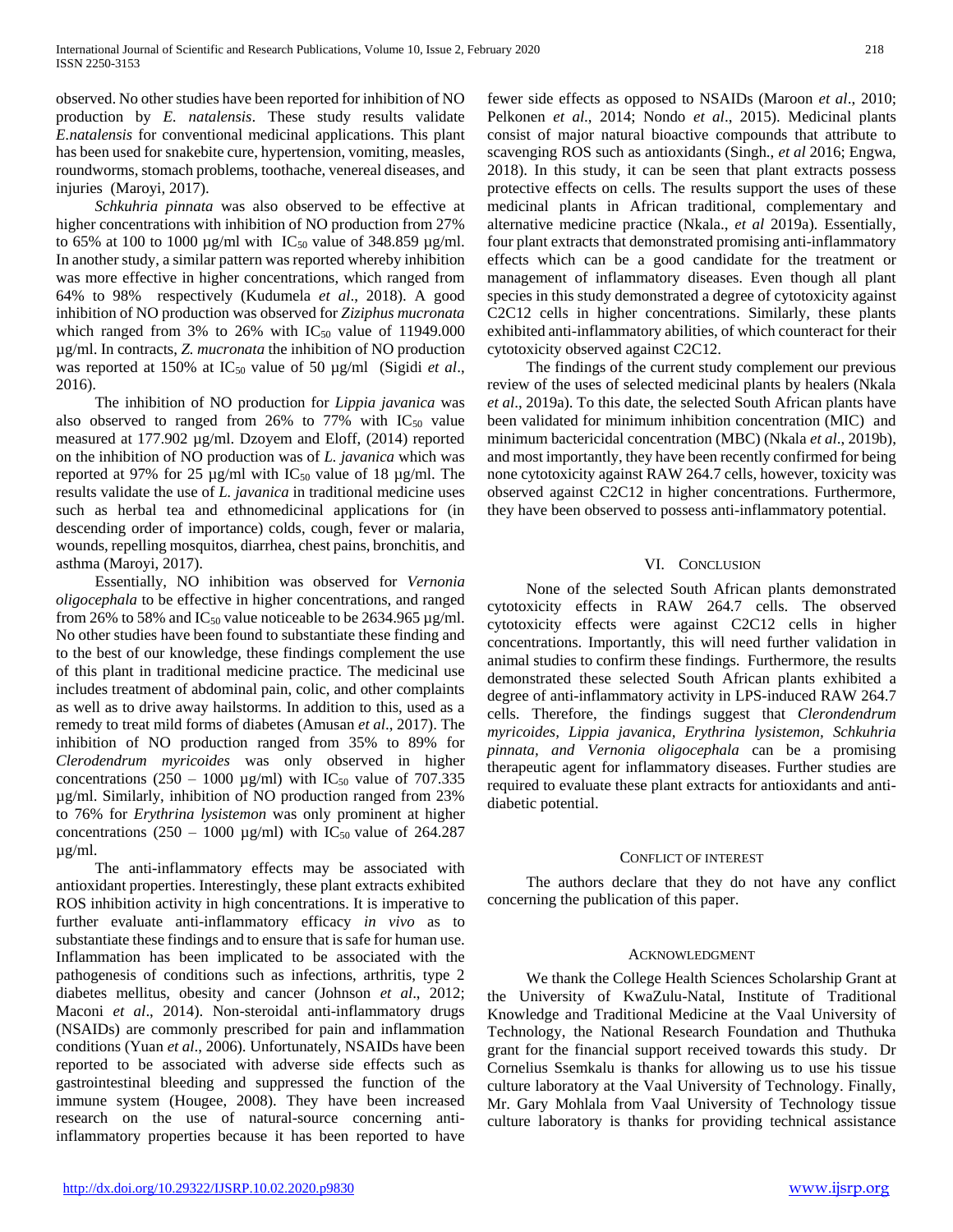towards this work. Furthermore, we express our sincere gratitude to Prof Vivienne Russel for proofreading this manuscript.

#### **REFERENCES**

- [1] Al-Nasiry. S., Geusens, N., Hanssens, M., Luyten, C., Pijnenborg, R. (2007). "The use of Alamar Blue assay for quantitative analysis of viability, migration and invasion of choriocarcinoma cells." Human Reproduction 22 (5): 1304–1309.
- [2] Amusan, O. O. G., Sukati, N.A., Dlamini, P.S., Sibandze, F.G. (2017). "Some Swazi phytomedicines and their constituents." African Journal of Biotechnology 6 (3): 267-272.
- [3] Arika, W. M., Ogola P.E., Abdirahman, Y.A., Mawia, A.M., Wambua, F.K., Nyamai, D.W., Kiboi, N.G., Wambani, J.R., Njagi, S.M., Rachuonyo, H.O., Muchori, A.N., Lagat, R.C., Agyirifo, D.S., Ngugi, M.P., Njagi, E.N.M (2016). "In Vivo Safety of Aqueous Leaf Extract of Lippia javanica in Mice Models." Biochemistry and Physiology 5(1): 1-9.
- Ayupova, D., Dobhal, G., Laufersky, G., Nann, T., Goreham, R.V., (2019). "An In Vitro Investigation of Cytotoxic Effects of InP/Zns Quantum Dots with Different Surface Chemistries." Nanomaterials 22(9): 1-13.
- [5] Berghaus, L. J., James, N., Moore, D.J., Hurley, M.L., Vandenplas, B.P., Fortes, B. P., Wolfert, M. A., Boons, G.J. (2010). "Innate immune responses of primary murine macrophage-lineage cells and RAW 264.7 cells to ligands of Toll-like receptors 2, 3, and 4." Comparative immunology, microbiology and infectious diseases 33 (5): 443-454.
- [6] Beseni, B. K., Matsebatlela, T. M., Bagla, V. P., Njanje, I., Poopedi, K., Mbazima, V., Mampuru, L., Mokgotho, M. P. (2019). "Potential Antiglycation and Hypoglycaemic Effects of Toona ciliata M. Roem. and Schkuhria pinnata Lam. Thell. Crude Extracts in Differentiated C2C12 Cells." Evidence-Based Complementary and Alternative Medicine 1-12.
- [7] Burattini, S., Ferri, P., Battistelli, M., Curci, R., Luchetti, F., Falcieri, E (2009). "C2C12 murine myoblasts as a model of skeletal muscle development: morpho-functional characterization." European Journal of Histochemistry 48: 223–234.
- [8] Bussmann, R. W., Sharon, D., Daiz, D.P (2008). "Peruvian plants canchalagua (Schkuhria pinnata (Lam.) Kuntze), hercampuri (Gentianella alborosea (Gilg.) Fabris), and corpus way (Gentianella bicolor (Wedd.) J. Pringle) prove to be effective in the treatment of acne." Arnaldoa 15 (1): 149- 152.
- [9] Deutschländer, M. S., Lall, N., van de Venter, M (2009). "Plant species used in the treatment of diabetes by South African traditional healers: An inventory." Pharmaceutical Biology 47(4): 348-365.
- [10] Dzoyem, J. P. and Eloff. J.N (2014). "Anti-inflammatory, anticholinesterase and antioxidant activity of leaf extracts of twelve plants used traditionally to alleviate pain and inflammation in South Africa." Journal of Ethnopharmacology 160: 194-201.
- [11] Engwa, G. A. (2018). Free Radicals and the Role of Plant Phytochemicals as Antioxidants Against Oxidative Stress-Related Diseases. Chapter 4: Phytochemicals - Source of Antioxidants and Role in Disease Prevention. Viewed on 24th November 2019, http://dx.doi.org/10.5772/intechopen.76719.
- [12] Farag, M. A., Mekky, H., El-Masry, S (2016). "Metabolomics driven analysis of Erythrina lysistemon cell suspension culture in response to methyl jasmonate elicitation." Journal of Advanced Research 7: 681-689.
- [13] Feoktisova, M., Geserick, P., Leverkus, M. (2016). Crystal violet assay for cultured cells., Cold Spring Protocols.
- [14] Fuentes, A.L., Mills, L., Vapenik, J., Sigola, L. (2014). "Lipopolysaccharidemediated enhancement of zymosan phagocytosis by RAW 264.7 macrophages is independent of opsonins, laminarin, mannan, and complement receptor 3." Journal of Surgical Research 189(2): 304-312.
- [15] Girgis, C. M., Clifton-Bligh, R.J., Mokbel, N., Cheng, K. and Gunton, J.E. (2013). "Vitamin D signaling regulates proliferation, differentiation, and myotube size in C2C12 skeletal muscle cells." Endocrinology 155: 347–357
- [16] Hamid, R., Rotshteyn, Y., Rabadi, L., Parikh, R., Bullock, P. (2004). "Comparison of Alamar Blue and MTT assays for high throughput screening." Toxicology in vitro: an international journal published in association with BIBRA 18: 703-710.3
- [17] Harbilas, D., Martineau, L. C., Harris, C. S., Adeyiwola-Spoor, D. C., Saleem, A., Lambert, J., Caves, D., Johns, T., Prentki, M., Cuerrier, A.,

Arnason, J. T., Bennett, S. A., Haddad, P. (2009). "Evaluation of the antidiabetic potential of selected medicinal plant extracts from the Canadian boreal forest used to treat symptoms of diabetes: part II." Canadian Journal of Physiology and Pharmacology 87(6): 479-492.

- [18] Hougee, S. (2008). Plant- derived modulators of inflammation and cartilage metabolism The Netherlands, Utrecht University. PhD.
- [19] Hyejin, L., Sang-Jin, L., Gyu-Un, B., Nam-In, B., Jae-Ha, R. (2017). "Canadine from Corydalis turtschaninovii Stimulates Myoblast Differentiation and Protects against Myotube Atrophy." International Journal of Molecular Sciences 18:1-13.
- [20] Ibrahim, M. A. and Islama, S. (2017). "Effects of butanol fraction of Ziziphus mucronata root ethanol extract on glucose homeostasis, serum insulin and other diabetes-related parameters in a murine model for type 2 diabetes." Pharmaceutical Biology 55(1): 416-422.
- [21] Javad, M., Vakili, T., Hadinedoushan, H., Ali, K. (2011). "C2C12 cell line is a good model to explore the effects of herbal extracts on muscular GLUT4 metabolism." Clinical Biochemistry 44(13): S332 – S336.
- [22] Jo, W.-S., Choi, Y.J., Kim, H.J., Nam, B.H., Lee, G.A., Seo, S.Y., Lee, S.W., Jeong, M.H. (2010). "Methanolic extract of Asterina pectinifera inhibits LPSinduced inflammatory mediators in murine macrophage." Toxicology Research 26(1): 37-46.
- [23] Johnson, A. R., Milner, J.J., Makowski, L (2012). "The inflammation highway: metabolism accelerates inflammatory traffic in obesity Immunological Review 249(1): 218-238.
- [24] Kamanja, I. T., Mbaria, J.M., Gathumbi, P.K., Mbaabu, M., John, D.K., Kiama, S.G. (2018). "Cytotoxicity of selected medicinal plants extracts using the brine shrimp lethality assay from Samburu county, Kenya." The Journal of Medical Research 4(5): 249-255.
- [25] Kamtchueng, M. O., Balyan, R., Mouokeu, R. S., Tume, C., Banerjee, C., Singh, C.A., Oumar, M., Kuiate, J. R., (2017). "Anti-Inflammatory Activity of Methanol Extract and Fractions from Alchemilla kiwuensis Engl. on LPS Activated Macrophages." International Journal of Pharmacognosy and Phytochemical Research 9(4): 473-481.
- [26] Kaur, G. and Dufour, J.M. (2012). "Cell lines: Valuable tools or useless artifacts." Spermatogenesis 2(1): 1-5.
- [27] Kudumela, R. G., McGaw, L.J., Masoko, P (2018). "Antibacterial interactions, anti-inflammatory and cytotoxic effects of four medicinal plant species." BMC Complementary and Alternative Medicine 18(199): 1-7.
- [28] Lee, C. J., Chen, L.G., Liang, W.L., Wanga, C.C (2010). "Anti-inflammatory effects of Punica granatum Linne in vitro and in vivo." Food Chemistry Journal 118: 315-322.
- [29] Lee, S. C., Kwon, Y.W., Park, J.Y., Park, S., Lee, J.H., Park, S.G. (2017). "Antioxidant and Anti-Inflammatory Effects of Herbal Formula SC-E3 in Lipopolysaccharide-Stimulated RAW 264.7 Macrophages." Evidence-based Complementary and Alternative Medicine 1-13
- [30] Lim, Y., Park, J.W., Kwon, O.K., Lee, J.W., Lee, H.S., Lee, S., Choi, S., Li, W., Jin, H., Han, S.B., Ahn, K.S. (2018). "Anti-inflammatory effects of a methanolic extract of Castanea seguinii Dode in LPS-induced RAW264.7 macrophage cells." International Journal of Molecular Medicine 41(1): 391- 398.
- [31] Maconi, G., Furfaro, F., Scieurti, R., Bezzi, C., Ardizzone, S., de Franchis, R (2014). "Glucose intolerance and diabetes mellitus in ulcerative colitis: Pathogenetic and therapeutic implications." Gastroenterology 20 (13): 3507-3515.
- [32] Makhafola, M. A., Middleton, L., Olivier, M. T., Olaokun, O. O. (2019). "Cytotoxic and Antibacterial Activity of Selected Medicinal Plants used in South African Traditional Medicine." Asian Journal of Chemistry 31(11): 2623-2627.
- [33] Maroon, J. C., Bost, J.W., Maroon, A (2010). "Natural anti-inflammatory agents for pain relief." Surgical Neurology International 1(80): 1-16.
- [34] Maroyi, A. (2017). "Review of Ethnomedicinal Uses, Phytochemistry and Pharmacological Properties of Euclea natalensis A.DC." Molecules 22(12): 1-16.
- [35] Mongalo, N. I., Dikhoba, P. M., Soyingbe, S. O., Makhafola, T. J. (2018). "Antifungal, anti-oxidant activity and cytotoxicity of South African medicinal plants against mycotoxigenic fungi." Heliyon 4(11): 1-23.
- [36] Morissette, M. R., Cook, S.A., Buranasombati, C., Rosenberg, M.A., Rosenzweig, A (2009). "Myostatin inhibits IGF-I-induced myotube hypertrophy through Akt." American Journal of Physiology - Cell Physiology 297: 1124–1132.